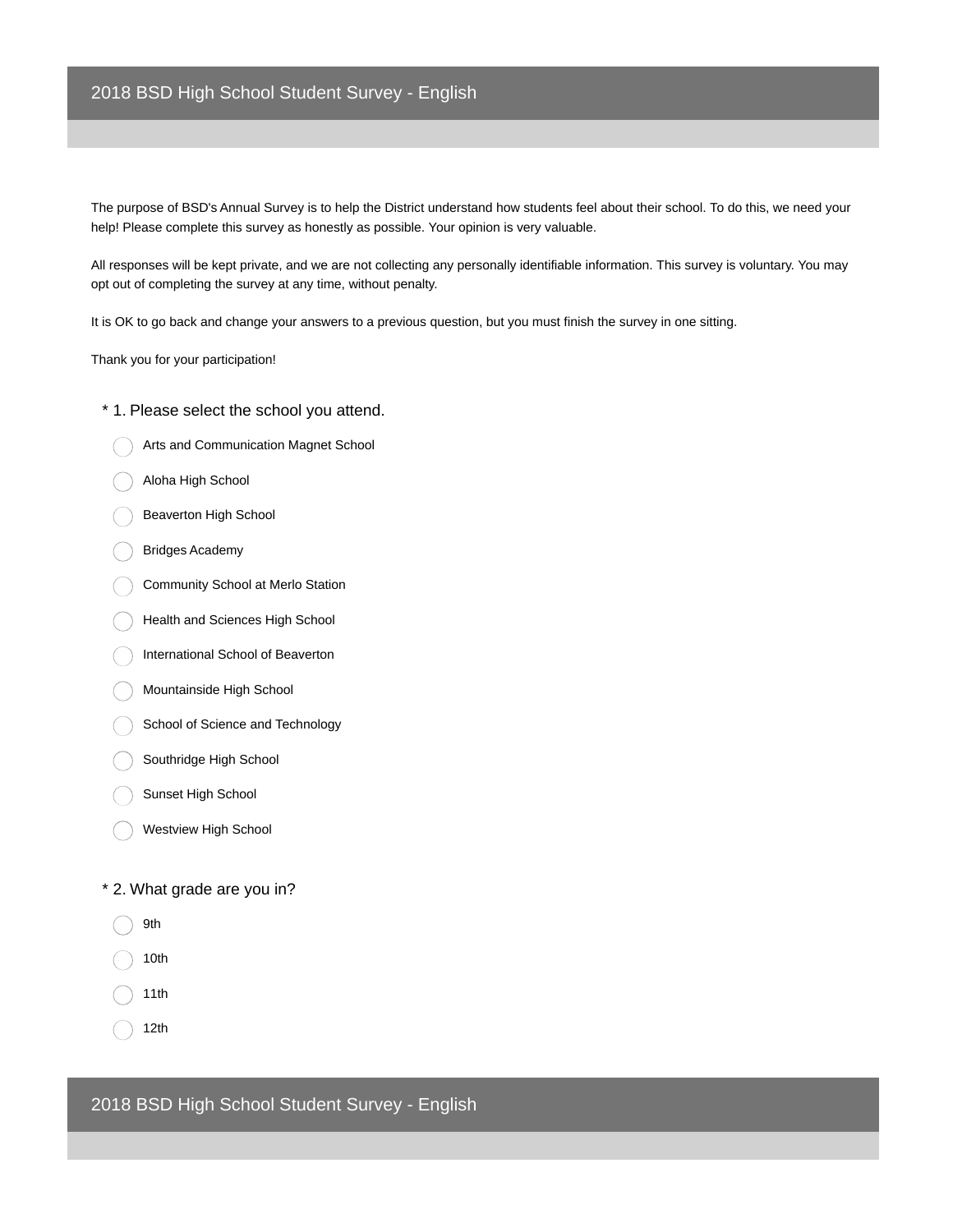### 3. Do you agree or disagree that...

|                                                                                                                             | Strongly Agree | Agree | <b>Disagree</b> | <b>Strongly Disagree</b> |
|-----------------------------------------------------------------------------------------------------------------------------|----------------|-------|-----------------|--------------------------|
| I feel welcomed and<br>accepted at this school.                                                                             |                |       |                 |                          |
| I generally feel safe at<br>my school.                                                                                      |                |       |                 |                          |
| There is at least one<br>adult at school who<br>really cares about me.                                                      |                |       |                 |                          |
| There is at least one<br>adult at school who<br>knows me well enough<br>that I might ask them to<br>help me make decisions. |                |       |                 |                          |
| My teachers set high<br>expectations for me.                                                                                |                |       |                 |                          |
| My teachers expect me<br>to attend college.                                                                                 |                |       |                 |                          |
| Early release has<br>allowed me to be better<br>prepared for my classes.                                                    |                |       |                 |                          |

### 4. How do you use the Wednesday Early Release time? (Mark all that apply.)

| <b>Homework</b>                      |
|--------------------------------------|
| Making up missed or late assignments |
| Work                                 |
| Down time                            |
| Other (please specify)               |
|                                      |

### 5. Do you agree or disagree with the following statement?

### I set goals for my learning this year.

| Strongly Agree | Agree | Disagree | <b>Strongly Disagree</b> |
|----------------|-------|----------|--------------------------|
|                |       |          |                          |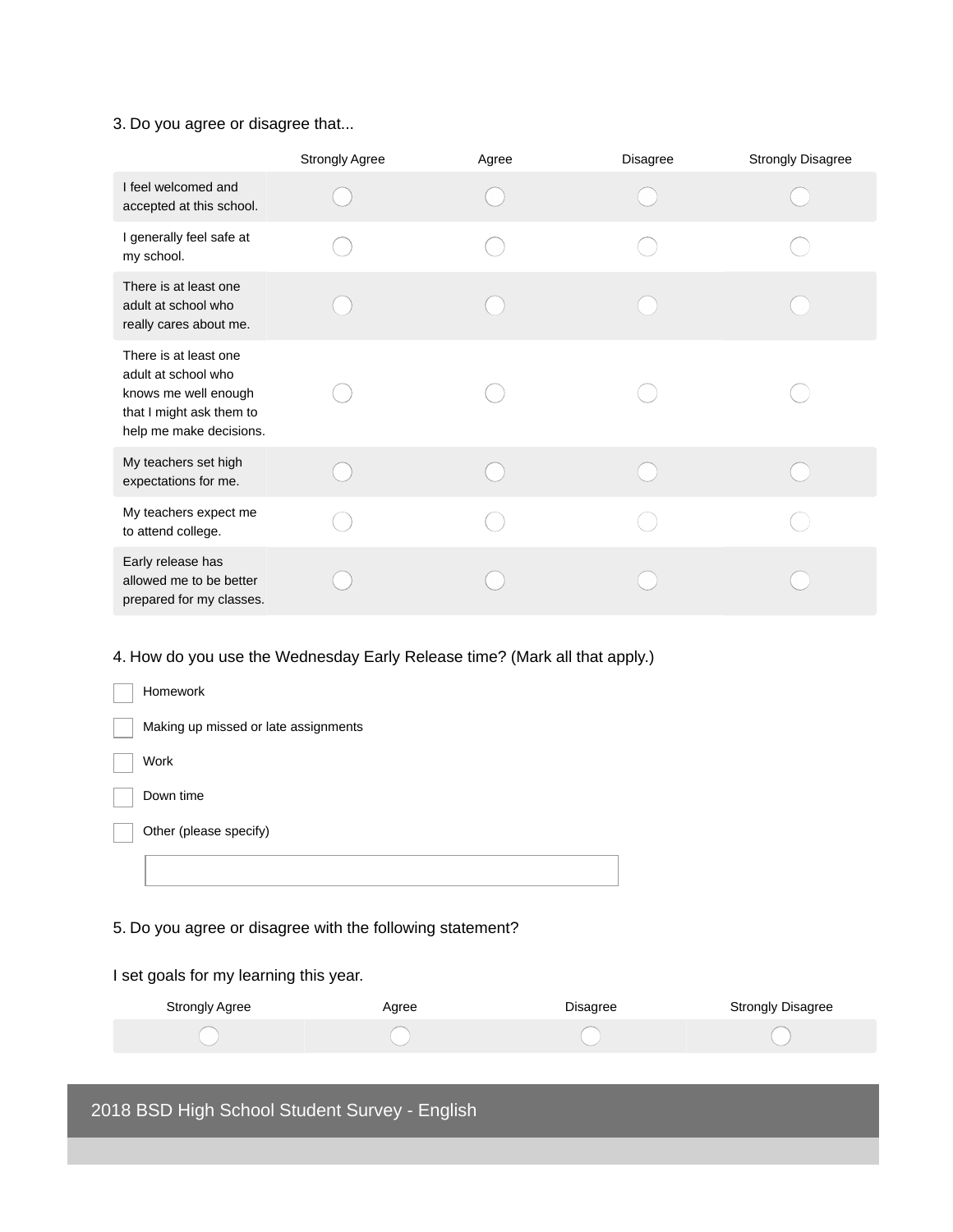# 6. Do you agree or disagree with the following statement?

| I am on track to meet my learning goals.      |       |          |                          |            |
|-----------------------------------------------|-------|----------|--------------------------|------------|
| <b>Strongly Agree</b>                         | Agree | Disagree | <b>Strongly Disagree</b> | Don't know |
|                                               |       |          |                          |            |
|                                               |       |          |                          |            |
| 2018 BSD High School Student Survey - English |       |          |                          |            |
|                                               |       |          |                          |            |
|                                               |       |          |                          |            |

# 7. Do you agree or disagree that...

|                                                                                                                  | <b>Strongly Agree</b> | Agree | <b>Disagree</b> | <b>Strongly Disagree</b> |
|------------------------------------------------------------------------------------------------------------------|-----------------------|-------|-----------------|--------------------------|
| My coursework is<br>challenging for me.                                                                          |                       |       |                 |                          |
| In general, I receive<br>personal feedback from<br>my teachers on how I<br>can improve my school<br>performance. |                       |       |                 |                          |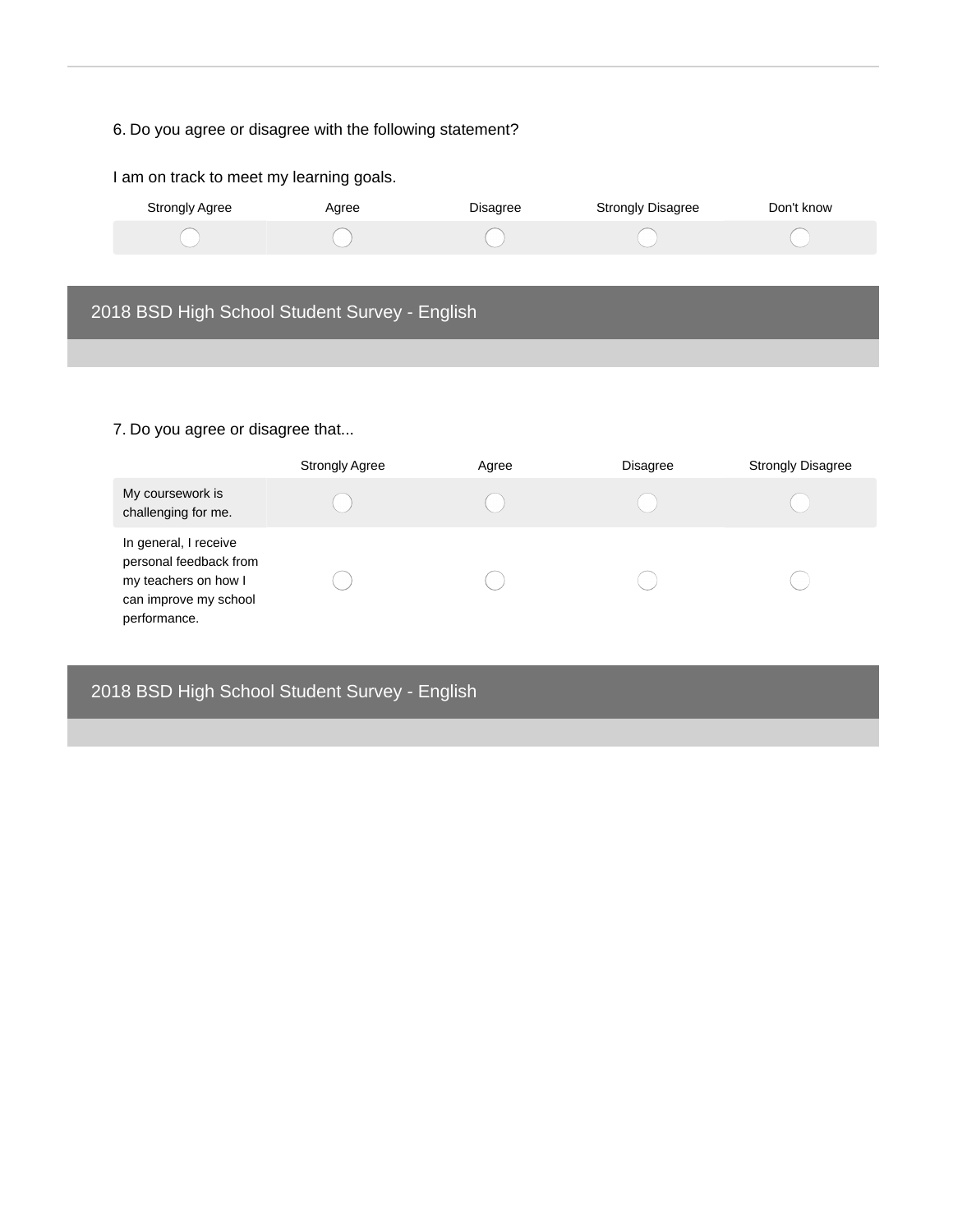### 8. **Staff members** at my school treat all students the same, no matter...

|                                                                                                             | <b>Strongly Agree</b> | Agree | <b>Disagree</b> | <b>Strongly Disagree</b> | Don't Know |
|-------------------------------------------------------------------------------------------------------------|-----------------------|-------|-----------------|--------------------------|------------|
| Their race or language                                                                                      |                       |       |                 |                          |            |
| Whether their parents<br>are rich or poor                                                                   |                       |       |                 |                          |            |
| Their religion                                                                                              |                       |       |                 |                          |            |
| Whether they are male<br>or female                                                                          |                       |       |                 |                          |            |
| Their level of physical or<br>mental ability                                                                |                       |       |                 |                          |            |
| Whether they are, or are<br>perceived as,<br>heterosexual, gay,<br>bisexual, transgender, or<br>questioning |                       |       |                 |                          |            |

## 9. **Students** at my school treat all students the same, no matter...

|                                                                                                             | <b>Strongly Agree</b> | Agree | <b>Disagree</b> | <b>Strongly Disagree</b> | Don't Know |
|-------------------------------------------------------------------------------------------------------------|-----------------------|-------|-----------------|--------------------------|------------|
| Their race or language                                                                                      |                       |       |                 |                          |            |
| Whether their parents<br>are rich or poor                                                                   |                       |       |                 |                          |            |
| Their religion                                                                                              |                       |       |                 |                          |            |
| Whether they are male<br>or female                                                                          |                       |       |                 |                          |            |
| Their level of physical or<br>mental ability                                                                |                       |       |                 |                          |            |
| Whether they are, or are<br>perceived as,<br>heterosexual, gay,<br>bisexual, transgender, or<br>questioning |                       |       |                 |                          |            |

### 10. My school is clean and neat...

|                  | <b>Strongly Agree</b> | Agree | Disagree | <b>Strongly Disagree</b> |
|------------------|-----------------------|-------|----------|--------------------------|
| In general       |                       |       |          |                          |
| In the bathrooms |                       |       |          |                          |

# 2018 BSD High School Student Survey - English

Bullying in School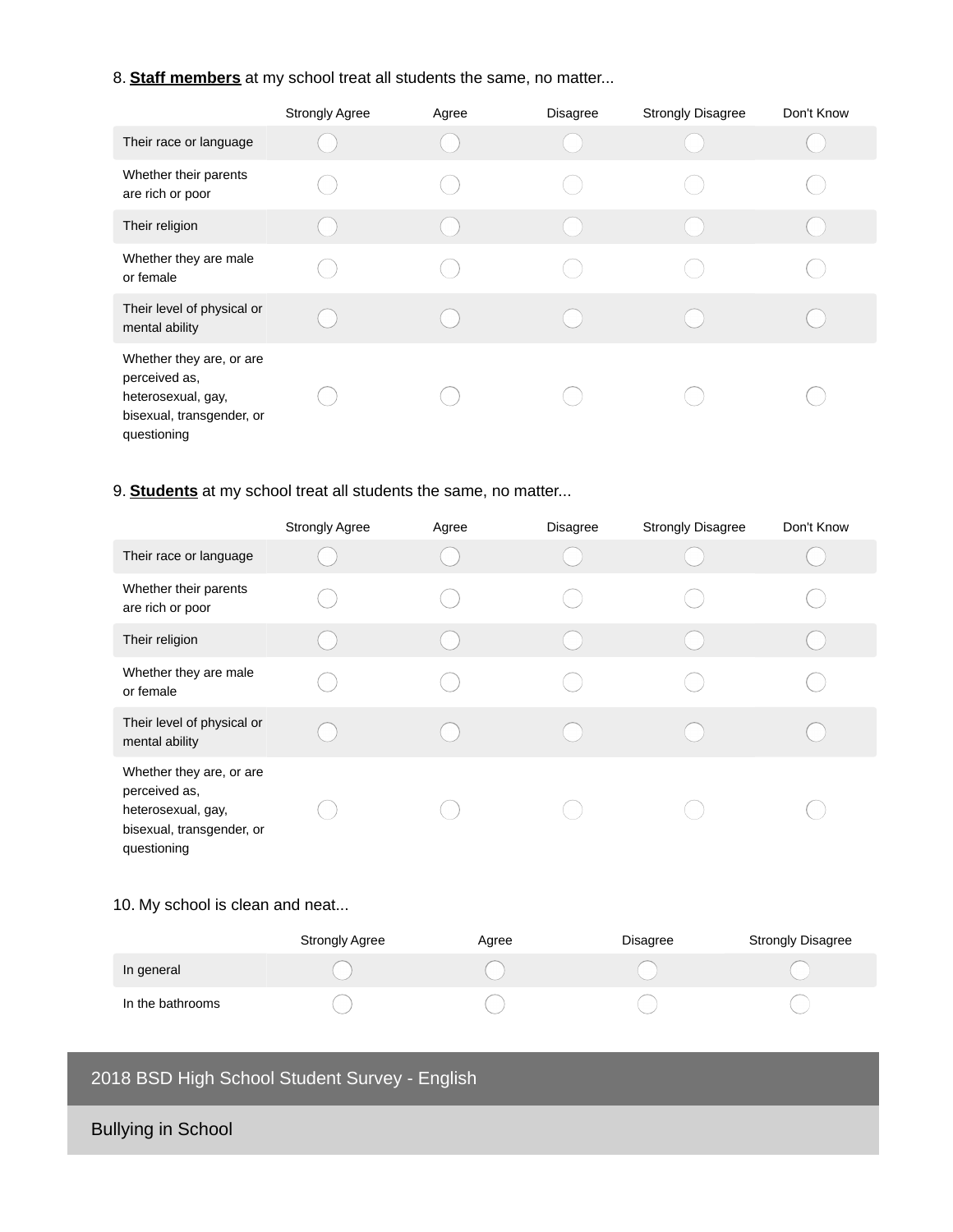**One reason students sometimes don't feel safe is because they get bullied by other students.**

**Bullying can include:**

- **1. Physically harming a student or damaging a student's property.**
- **2. Knowingly placing a student in reasonable fear of physical harm to the student or damage to the student's property.**
- **3. Creating a hostile educational environment, including interfering with the psychological wellbeing of the student.**

*From the BSD Student and Family Handbook*

11. I have been bullied at school this year.

| A lot |
|-------|
|       |

A little

Not at all

12. I have been bullied on the way to or from school this year.

A lot

A little

Not at all

13. I have been bullied online (for example, Twitter, Facebook, gaming, etc.) this year.

A lot

A little

Not at all

### 2018 BSD High School Student Survey - English

### Safe Routes

**Please help us learn how you travel to and from school.**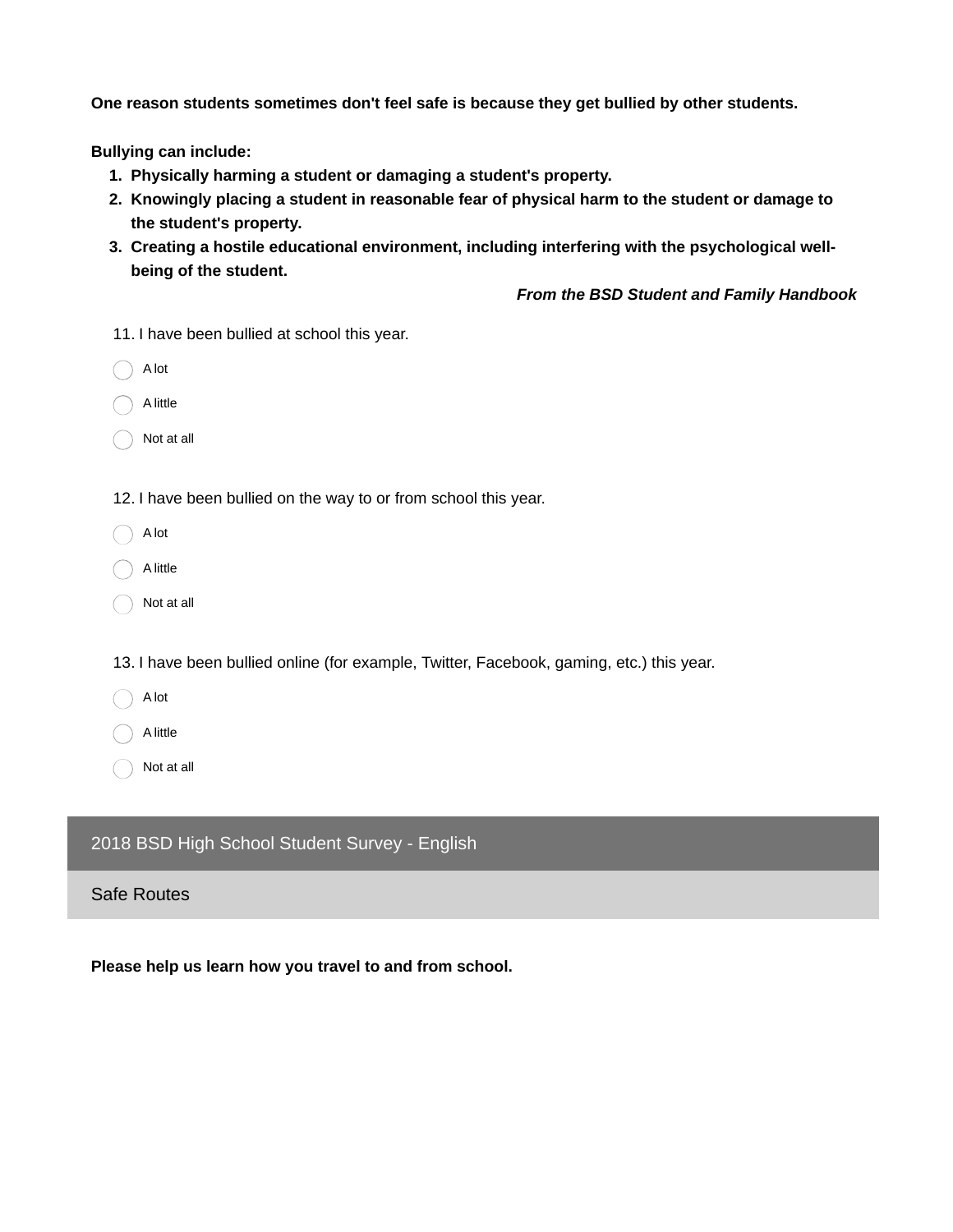- 14. How do you travel to school most days?
- Walk
- Bike
- School bus
- Drive alone
- Car pool
- Public transportation
- Combination of these
- 15. How do you travel from school most days?
- Walk
- Bike
- School bus
- Drive alone
- Car pool
- Public transportation
- Combination of these

16. Which of the following affect your decision to walk or bike to/ from school? (Check all that apply.)



2018 BSD High School Student Survey - English

**Technology**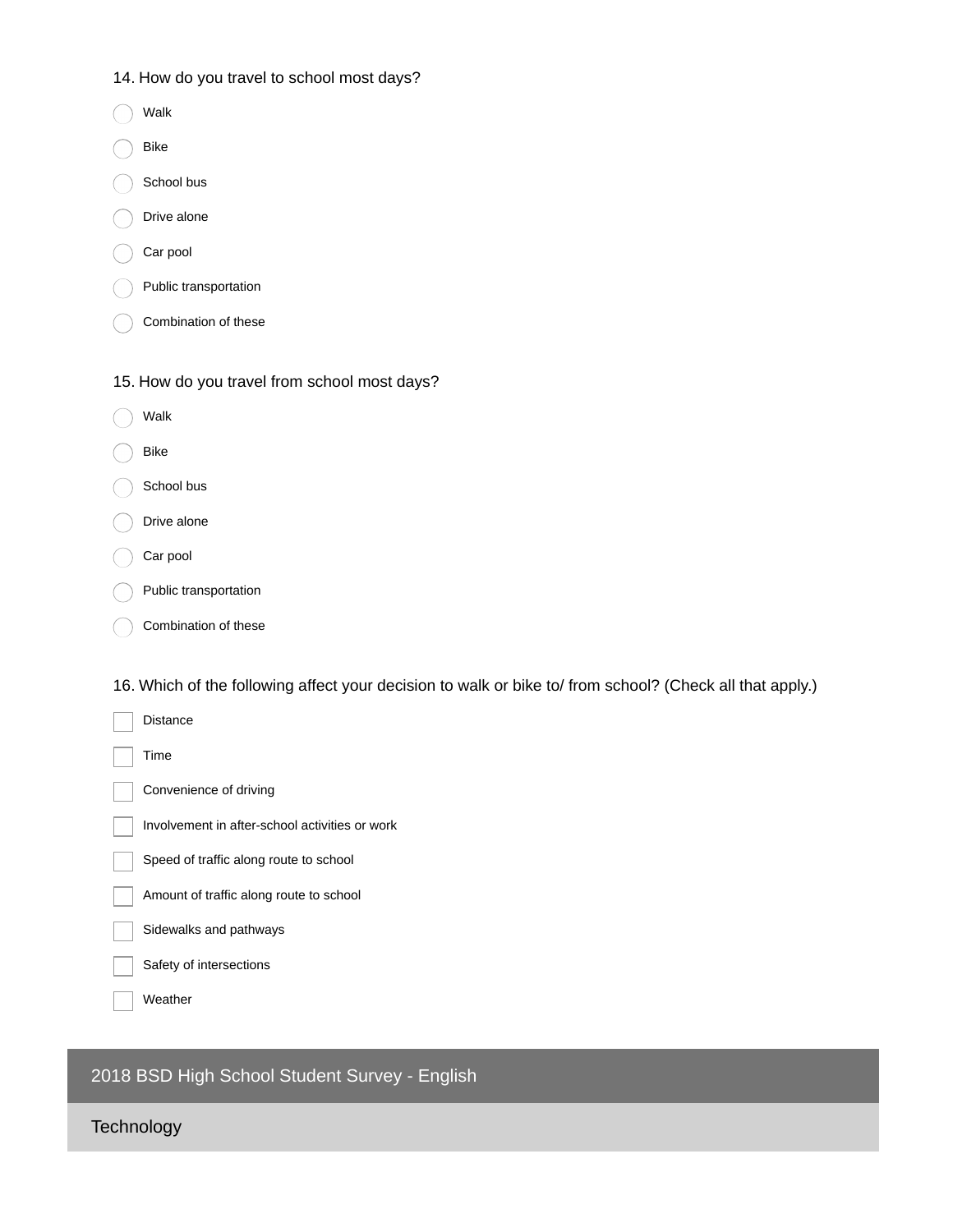#### **Please help us understand how you use technology at your school and for your schoolwork.**

17. My school has the necessary technology available to support my learning.

| <b>Strongly Agree</b> |
|-----------------------|
|                       |

- Agree
- Disagree
- Strongly Disagree

18. How are you able to access the internet outside of school, whether you are on a computer, Chromebook, tablet or phone?

| Internet connection at home                            |
|--------------------------------------------------------|
| Mobile phone/ Hot spot                                 |
| Public library                                         |
| Coffee shops/restaurants (Starbucks, McDonald's, etc.) |
| Friends' houses                                        |
| I am not able to access the internet outside of school |
| Other (please explain)                                 |
|                                                        |

19. How often do you receive homework assignments that require internet access?

| Daily             |
|-------------------|
| Weekly            |
| Monthly           |
| Less than monthly |

Never

20. How often are you unable to complete homework assignments because you cannot access the internet?

Daily

Weekly

Monthly

Less than monthly

Never, lack of internet access does not prevent me from completing homework assignments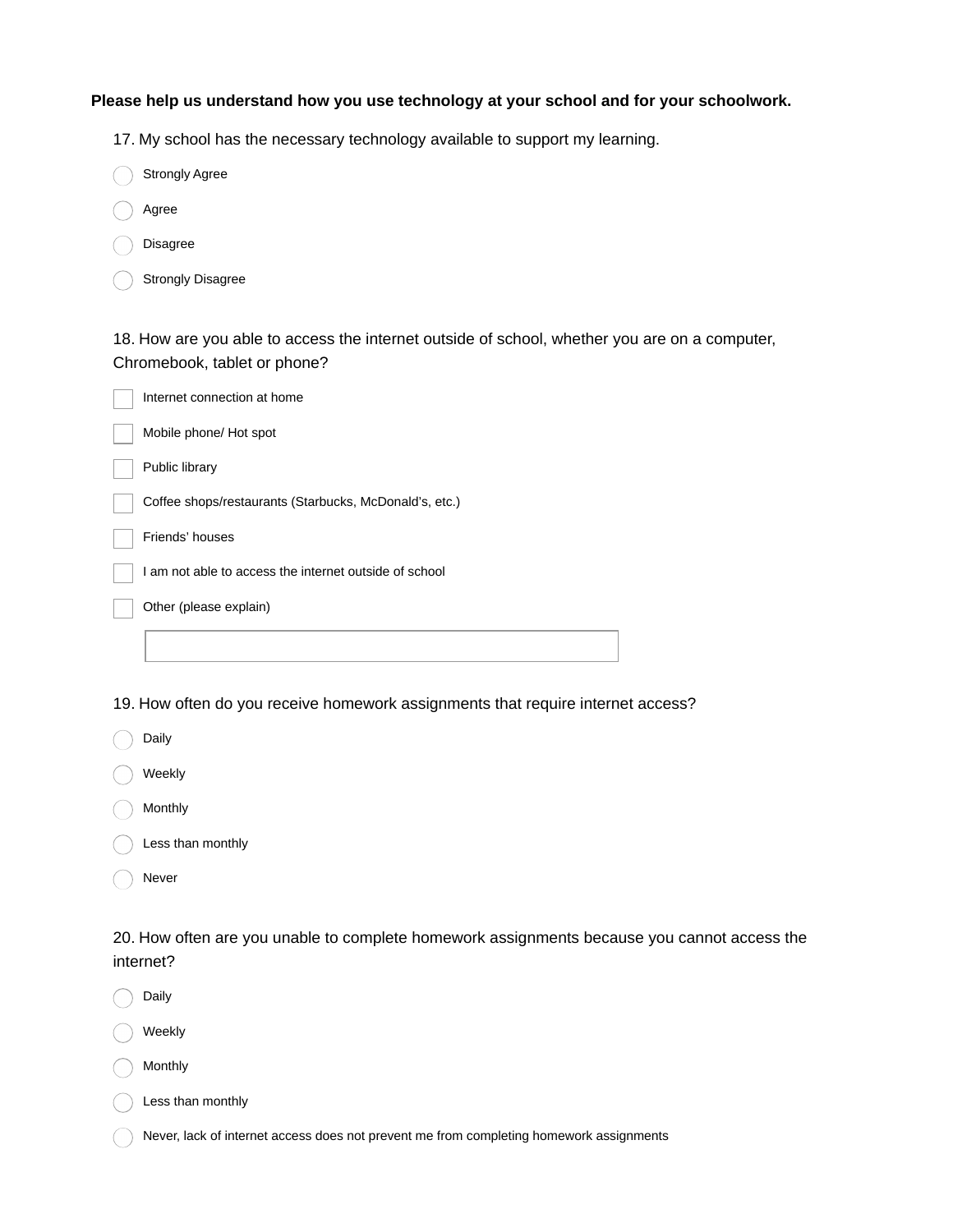|  | 21. Are you currently enrolled in AVID elective? |  |  |  |
|--|--------------------------------------------------|--|--|--|
|--|--------------------------------------------------|--|--|--|

| Yes                                                |
|----------------------------------------------------|
| No                                                 |
| Don't know                                         |
|                                                    |
| 22. Are you currently enrolled in a science class? |
| Yes                                                |
| No                                                 |
| Don't know                                         |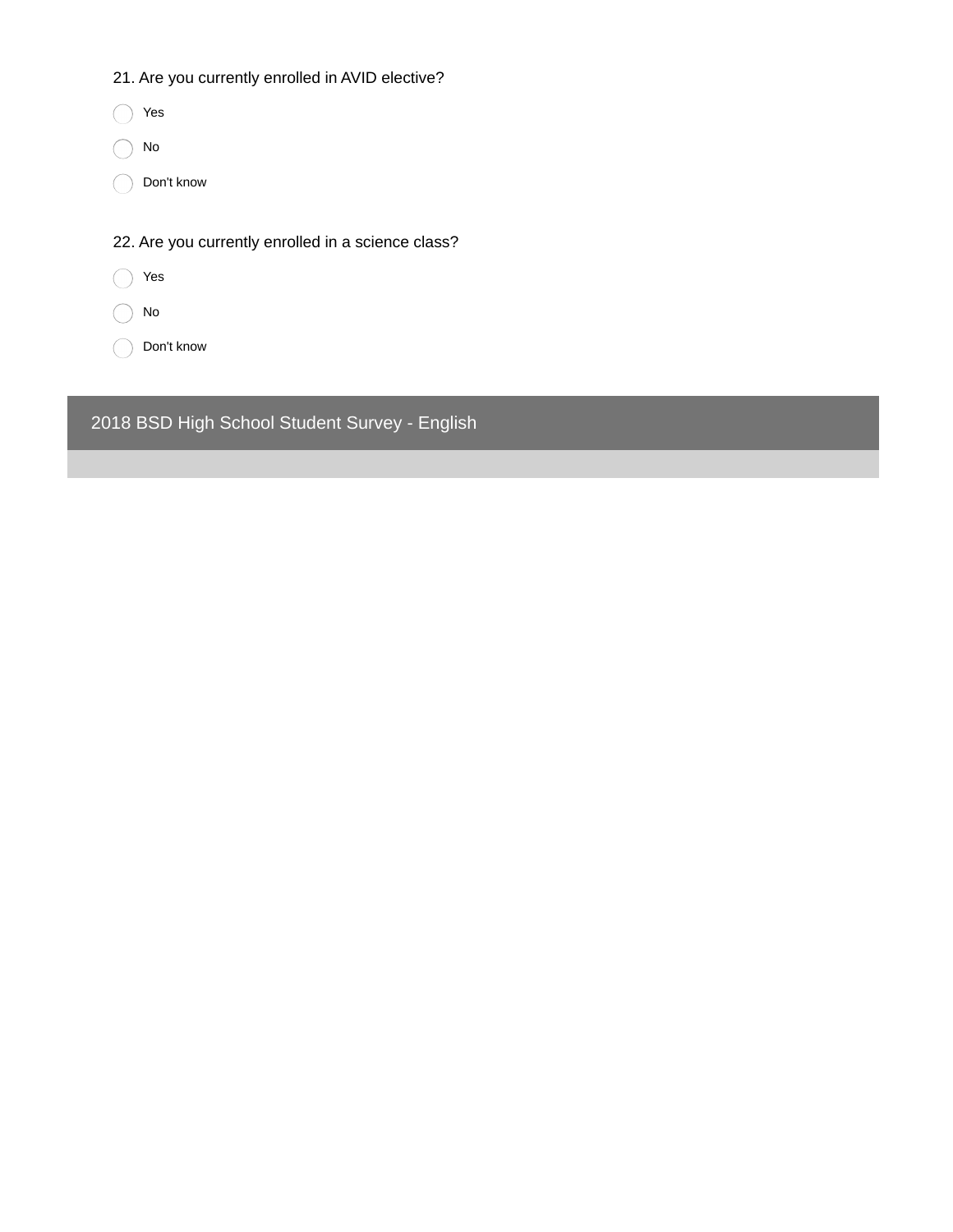23. Please answer the following questions thinking only about your current science class.

|                                                                                     | Almost never | Seldom/Not often | Sometimes | Often | Very often |
|-------------------------------------------------------------------------------------|--------------|------------------|-----------|-------|------------|
| My teacher asks<br>questions that have<br>more than one answer.                     |              |                  |           |       |            |
| My teacher asks me to<br>give reasons for my<br>answers.                            |              |                  |           |       |            |
| My teacher encourages<br>me to ask questions.                                       |              |                  |           |       |            |
| I talk to my classmates<br>about how to solve<br>problems.                          |              |                  |           |       |            |
| I memorize science<br>facts, formulas, and<br>principles.                           |              |                  |           |       |            |
| I listen to the teacher<br>give a lecture or<br>presentation to the<br>whole class. |              |                  |           |       |            |
| I learn from my<br>classmates.                                                      |              |                  |           |       |            |
| I use information to<br>support my answers.                                         |              |                  |           |       |            |
| I read our textbooks and<br>other resource<br>materials.                            |              |                  |           |       |            |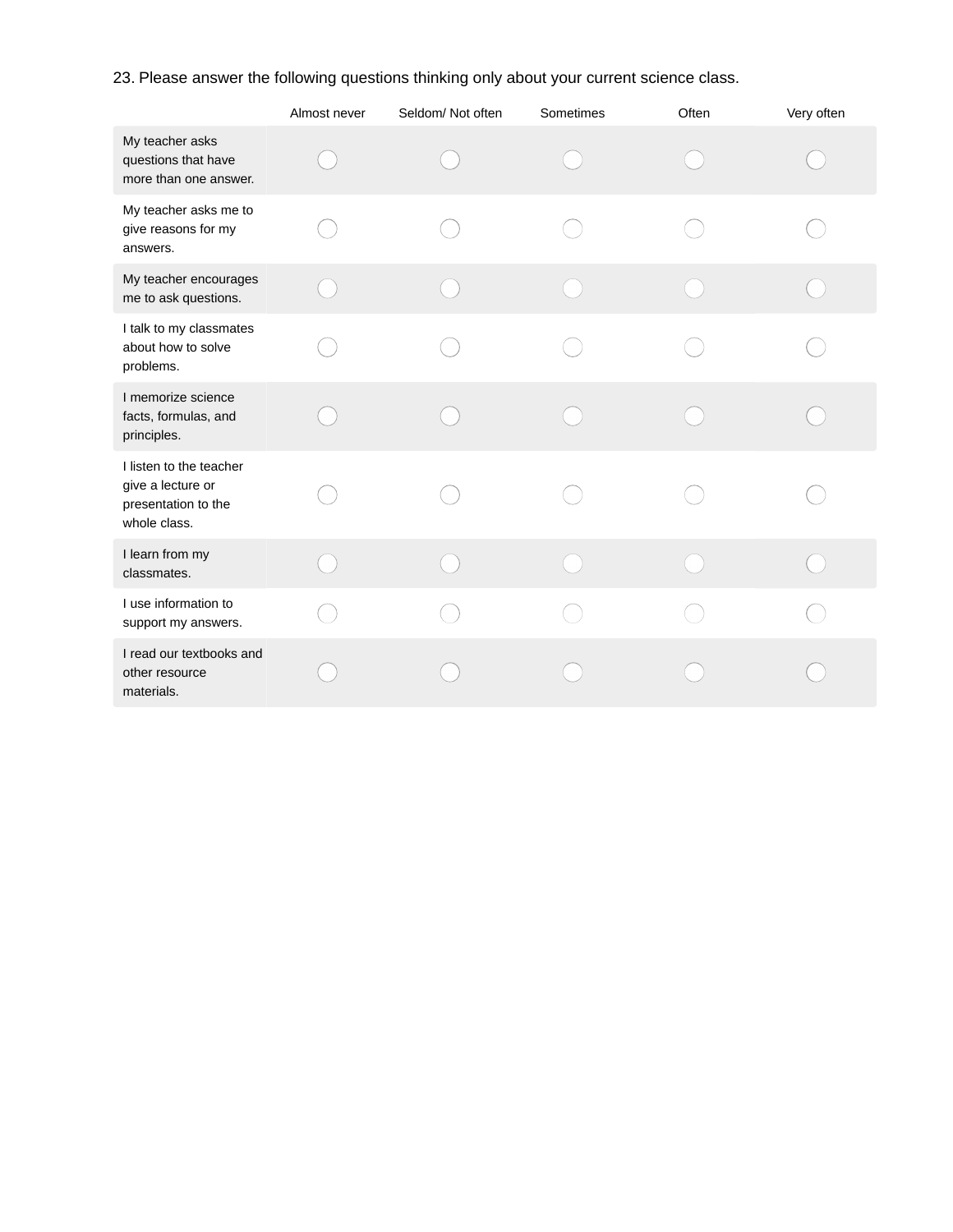24. Please answer the following questions thinking only about your science class.

|                                                                                               | Almost never | Seldom/ Not often | Sometimes | Often | Very often |
|-----------------------------------------------------------------------------------------------|--------------|-------------------|-----------|-------|------------|
| We relate what we are<br>learning to our daily<br>lives.                                      |              |                   |           |       |            |
| We connect what we are<br>studying to current<br>events or real-world<br>problems.            |              |                   |           |       |            |
| I don't see a connection<br>between what we are<br>studying and my life<br>outside of school. |              |                   |           |       |            |
| My teacher encourages<br>me to use real-world<br>examples in my thinking.                     |              |                   |           |       |            |
| I don't think what we are<br>studying is important<br>outside of school.                      |              |                   |           |       |            |
| I don't think what we are<br>learning is related to my<br>life outside of school.             |              |                   |           |       |            |

25. Please answer the following questions thinking only about your science class.

|                                                                                                | Almost never | Seldom/Not often | Sometimes | Often | Very often |
|------------------------------------------------------------------------------------------------|--------------|------------------|-----------|-------|------------|
| My teacher provides<br>feedback on how well I<br>am doing.                                     |              |                  |           |       |            |
| My teacher helps me<br>understand my work so I<br>can do better.                               |              |                  |           |       |            |
| I understand what is<br>expected of me.                                                        |              |                  |           |       |            |
| My teacher explains<br>what I should be<br>learning.                                           |              |                  |           |       |            |
| My teacher only gives<br>us tests at the end of the<br>unit we are studying.                   |              |                  |           |       |            |
| If I don't understand<br>something, I know I'll<br>have a chance to ask<br>questions about it. |              |                  |           |       |            |

Thank you for answering the questions about your science class.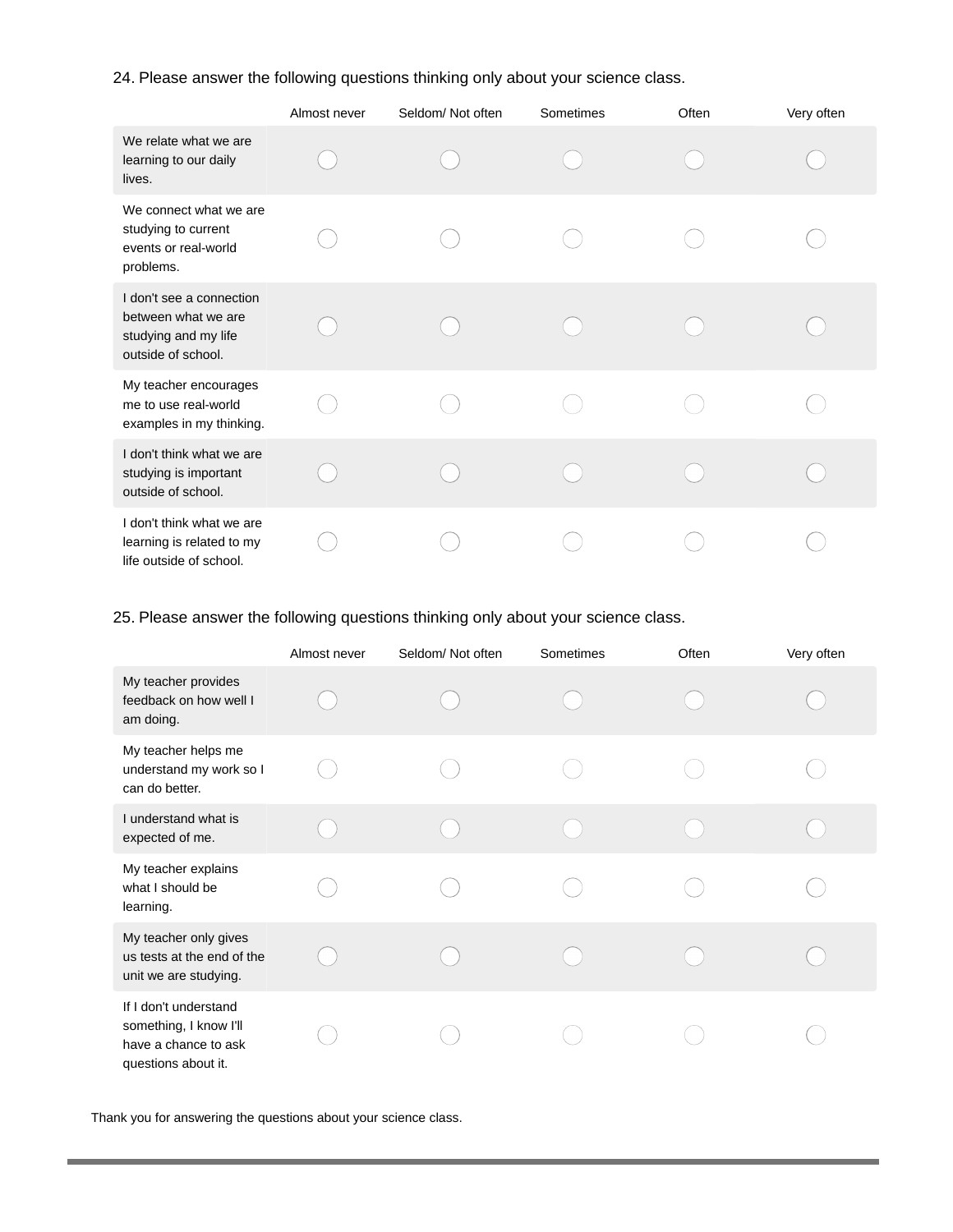| Lo. I have participated in the following career related experiences (main all that apply) |                                                         |
|-------------------------------------------------------------------------------------------|---------------------------------------------------------|
| Apprenticeship                                                                            | <b>Community Service/Service Learning</b>               |
| Job Shadow                                                                                | None of these                                           |
| Internship                                                                                |                                                         |
|                                                                                           |                                                         |
| 27. I am involved in the following after-school activities (mark all that apply)          |                                                         |
| Athletics, School Sponsored (any sport)                                                   | Extra-curricular Activities (Clubs, Drama, Music, etc.) |
| Athletics, Not School Sponsored (any sport)                                               | Other                                                   |
| <b>Community Service</b>                                                                  | None of these                                           |
| <b>Student Leadership</b>                                                                 |                                                         |
|                                                                                           |                                                         |
| 28. In the first year after high school, I plan to (mark all that apply)                  |                                                         |
| Go to a 4-year college in Oregon                                                          | Get technical/vocational training                       |
| Go to a 4-year college out of state                                                       | Go into the military                                    |
| Go to community college                                                                   | Travel                                                  |
| Work part-time                                                                            | Take some time off                                      |
| Work full-time                                                                            | None of these                                           |
|                                                                                           |                                                         |

26. I have participated in the following career-related experiences (mark all that apply)

| 29. Overall, this is the grade I would give my school: |
|--------------------------------------------------------|
| ( ) A                                                  |
| $( )$ B                                                |
| $\left(\begin{array}{c} \end{array}\right)$ C          |

- $\bigcirc$  D
- $\bigcirc$  F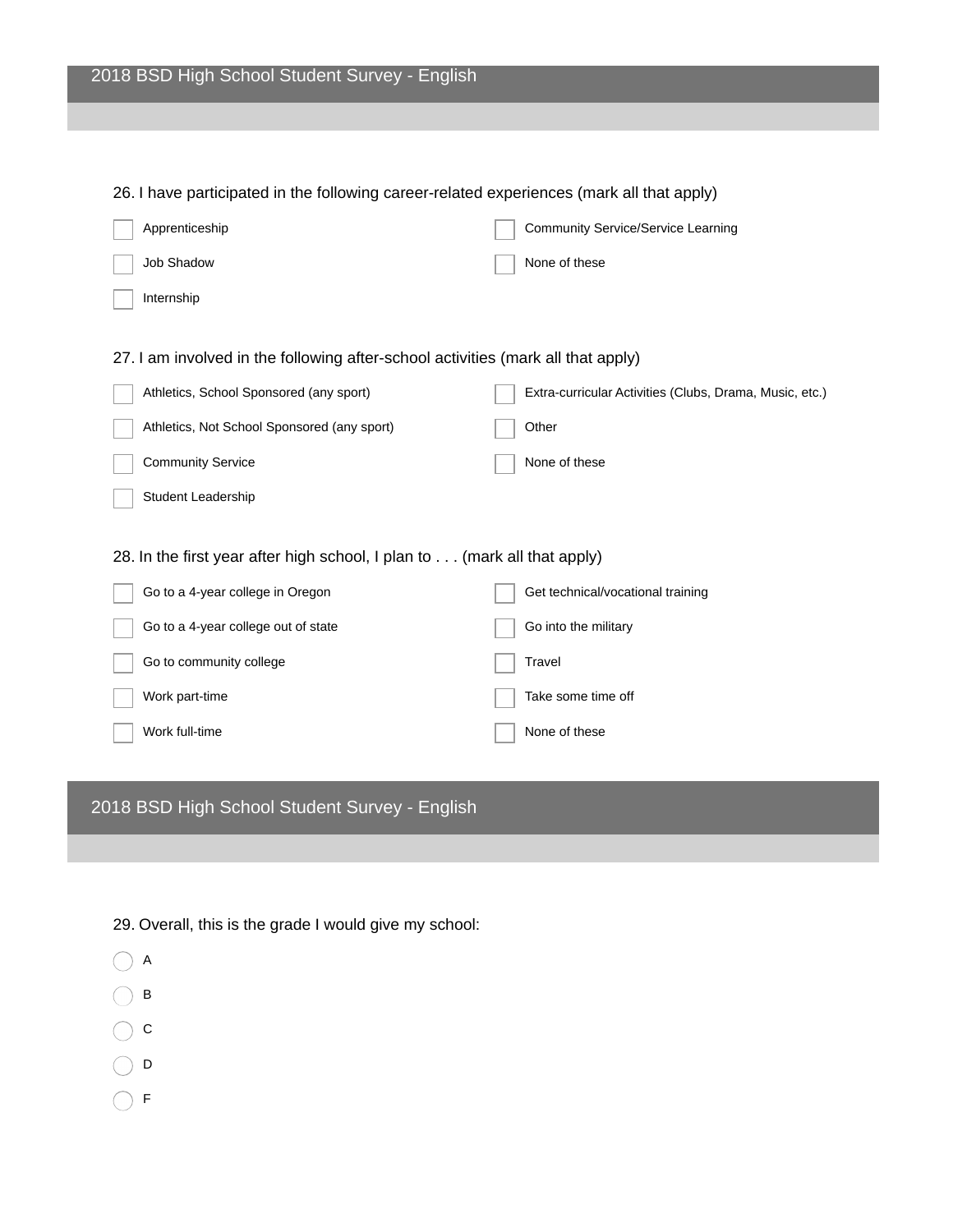30. What do you like about your school?

31. What would you like to change about your school?

2018 BSD High School Student Survey - English

Optional Demographics Questions

**These demographic questions help BSD staff ensure that all students are treated fairly and with respect. We realize that these questions may seem personal in nature. If you would rather not answer any of the demographic questions, please click "Done" at the bottom of this page. You may also choose to opt out of individual questions either by not answering or choosing "Prefer not to say."**

32. (Optional) Are you Hispanic/Latino(a)?

Yes

No

Prefer not to say

### 2018 BSD High School Student Survey - English

Optional Demographics Questions

**These demographic questions help BSD staff ensure that all students are treated fairly and with respect. We realize that these questions may seem personal in nature. If you would rather not answer any of the demographic questions, please click "Done" at the bottom of this page. You may also choose to opt out of individual questions either by not answering or choosing "Prefer not to say."**